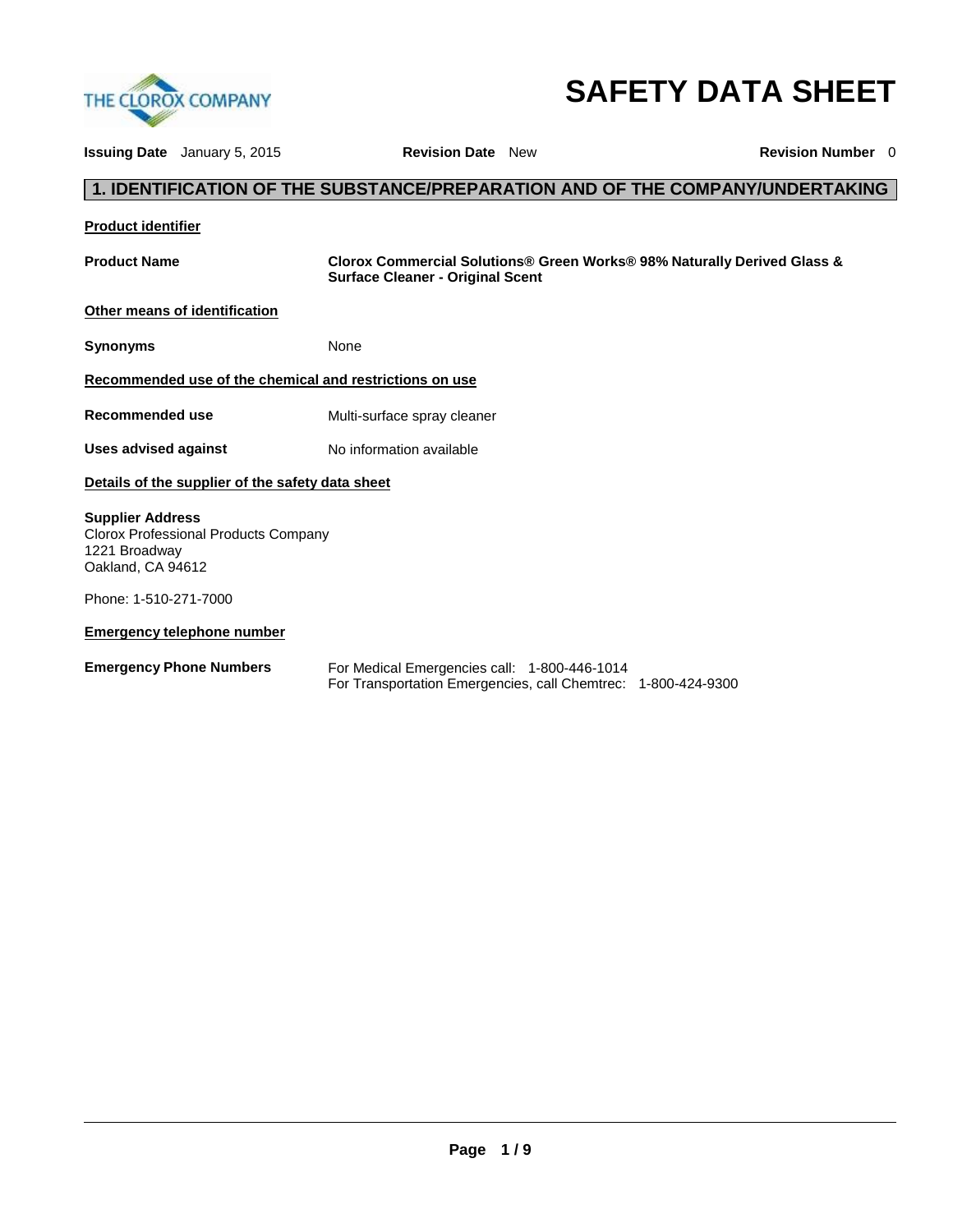## **2. HAZARDS IDENTIFICATION**

### **Classification**

This product is not considered hazardous by the 2012 OSHA Hazard Communication Standard (29 CFR 1910.1200).

### **GHS Label elements, including precautionary statements**

#### **Emergency Overview**

|                           |                                                                   |                                   | This product is not considered hazardous by the 2012 OSHA Hazard Communication Standard (29 CFR 1910.1200). |                  |
|---------------------------|-------------------------------------------------------------------|-----------------------------------|-------------------------------------------------------------------------------------------------------------|------------------|
|                           | Appearance Clear, colorless                                       | <b>Physical State</b> Thin liquid |                                                                                                             | Odor Fresh Lemon |
| None                      | <b>Precautionary Statements - Prevention</b>                      |                                   |                                                                                                             |                  |
| None                      | <b>Precautionary Statements - Response</b>                        |                                   |                                                                                                             |                  |
| None                      | <b>Precautionary Statements - Storage</b>                         |                                   |                                                                                                             |                  |
| None                      | <b>Precautionary Statements - Disposal</b>                        |                                   |                                                                                                             |                  |
| Not applicable            | Hazards not otherwise classified (HNOC)                           |                                   |                                                                                                             |                  |
| <b>Unknown Toxicity</b>   | 0.6% of the mixture consists of ingredient(s) of unknown toxicity |                                   |                                                                                                             |                  |
| Other information         | May cause slight eye irritation.                                  |                                   |                                                                                                             |                  |
| No information available. | <b>Interactions with Other Chemicals</b>                          |                                   |                                                                                                             |                  |

### **3. COMPOSITION/INFORMATION ON INGREDIENTS**

This product contains no substances that at their given concentrations are considered to be hazardous to health.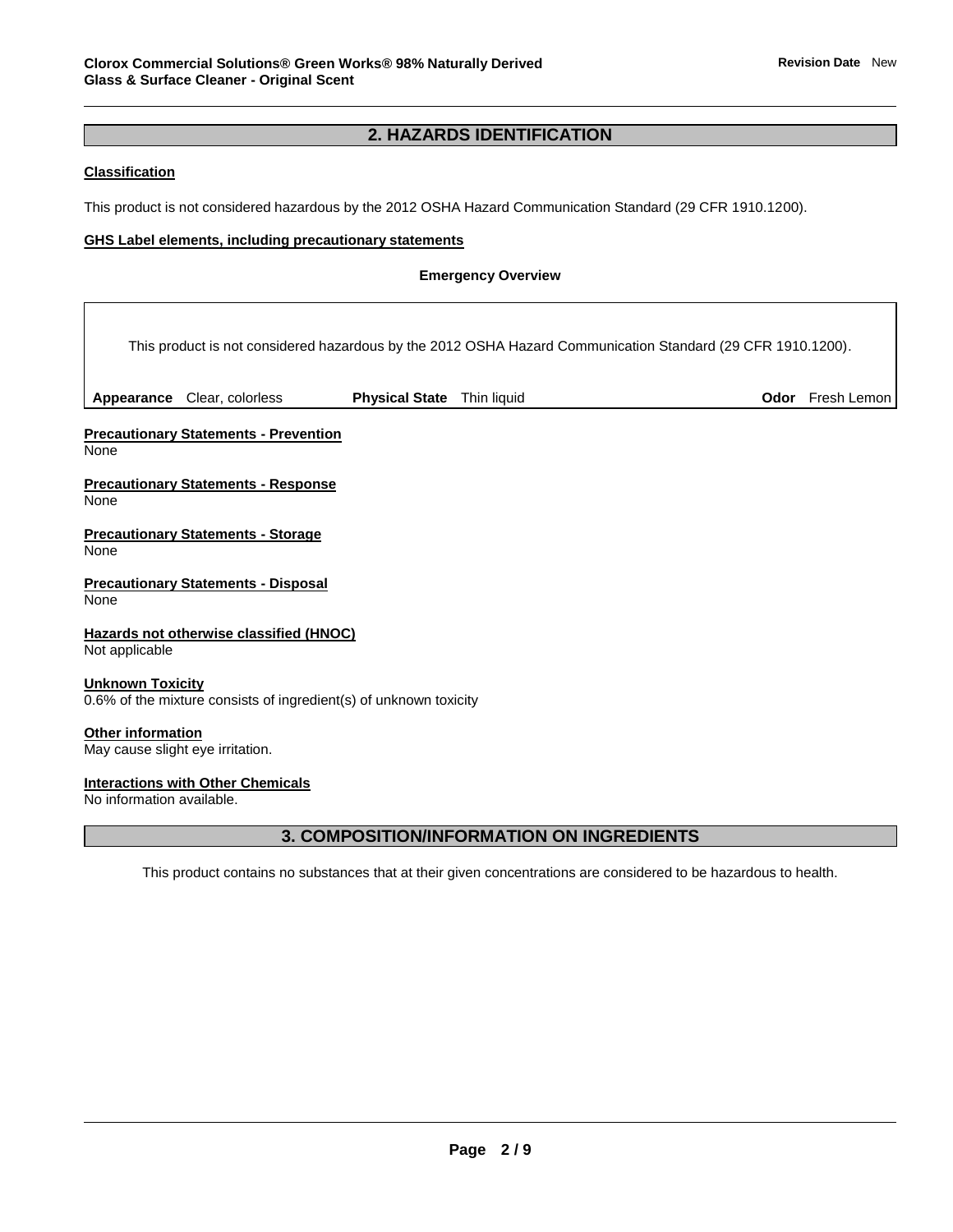### **4. FIRST AID MEASURES**

#### **First aid measures**

| <b>General Advice</b>                                       | Show this safety data sheet to the doctor in attendance.                                                                                                                                                                                              |
|-------------------------------------------------------------|-------------------------------------------------------------------------------------------------------------------------------------------------------------------------------------------------------------------------------------------------------|
| <b>Eye Contact</b>                                          | Hold eye open and rinse slowly and gently with water for 15–20 minutes. If present,<br>remove contact lenses after the first 5 minutes of rinsing, then continue rinsing eye. Call a<br>poison control center or doctor for further treatment advice. |
| <b>Skin Contact</b>                                         | Rinse skin with plenty of water. If irritation persists, call a doctor.                                                                                                                                                                               |
| <b>Inhalation</b>                                           | Move to fresh air. If breathing problems develop, call a doctor.                                                                                                                                                                                      |
| Ingestion                                                   | Drink a glassful of water. Call a doctor or poison control center.                                                                                                                                                                                    |
| Most important symptoms and effects, both acute and delayed |                                                                                                                                                                                                                                                       |
| <b>Most Important Symptoms and</b><br><b>Effects</b>        | May cause slight eye irritation.                                                                                                                                                                                                                      |
|                                                             | Indication of any immediate medical attention and special treatment needed                                                                                                                                                                            |
| <b>Notes to Physician</b>                                   | Treat symptomatically.                                                                                                                                                                                                                                |

### **5. FIRE-FIGHTING MEASURES**

#### **Suitable Extinguishing Media**

Use extinguishing measures that are appropriate to local circumstances and the surrounding environment.

#### **Unsuitable Extinguishing Media**

CAUTION: Use of water spray when fighting fire may be inefficient.

#### **Specific Hazards Arising from the Chemical**

### **Hazardous Combustion Products**

Oxides of carbon.

#### **Explosion Data**

**Sensitivity to Mechanical Impact No.** 

**Sensitivity to Static Discharge Mo.** 

#### **Protective equipment and precautions for firefighters**

As in any fire, wear self-contained breathing apparatus pressure-demand, MSHA/NIOSH (approved or equivalent) and full protective gear.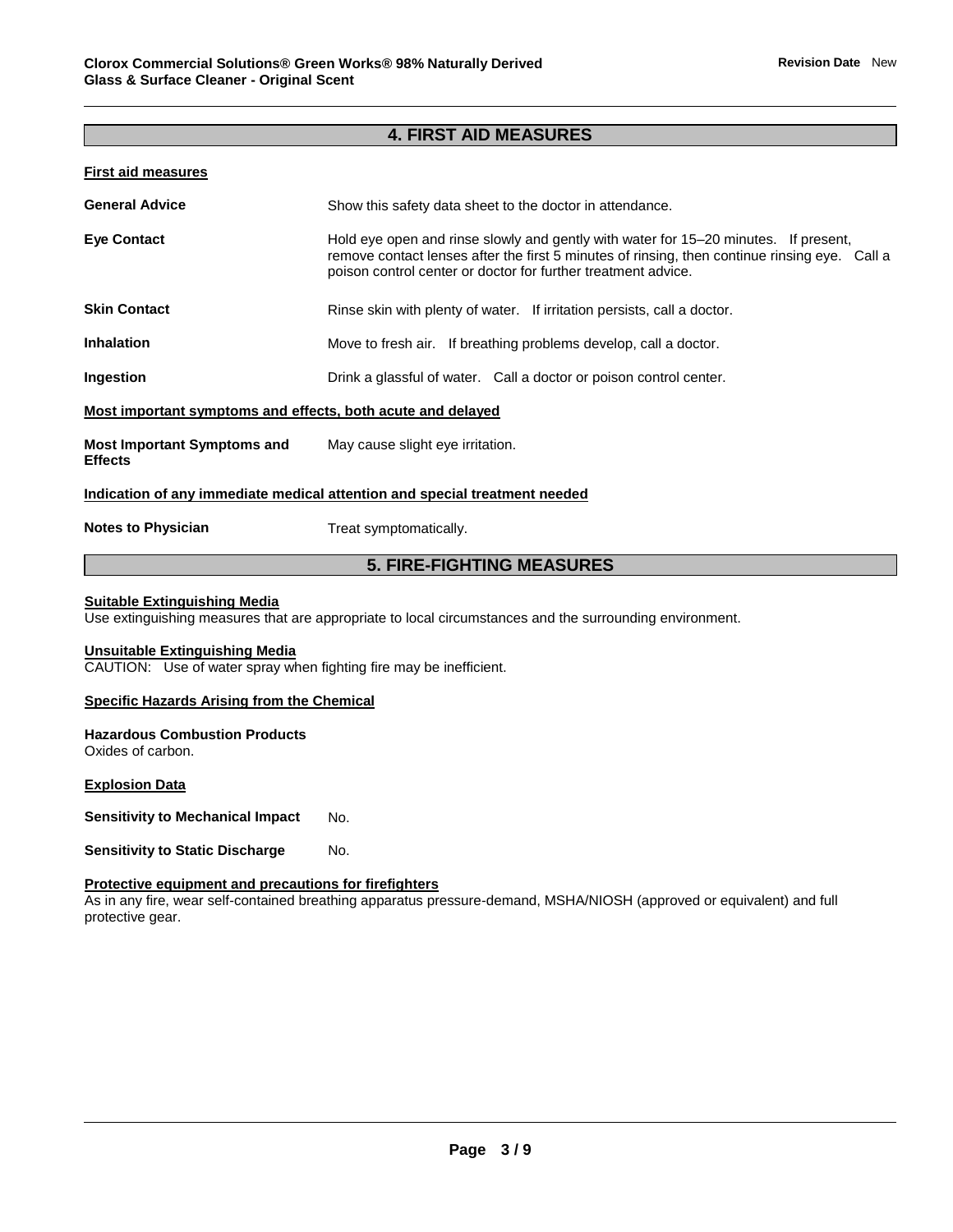### **6. ACCIDENTAL RELEASE MEASURES**

### **Personal precautions, protective equipment and emergency procedures**

| <b>Personal Precautions</b>                                  | Avoid contact with eyes.                                                                                                                                                                                                    |  |  |
|--------------------------------------------------------------|-----------------------------------------------------------------------------------------------------------------------------------------------------------------------------------------------------------------------------|--|--|
| <b>Other Information</b>                                     | Refer to protective measures listed in Sections 7 and 8.                                                                                                                                                                    |  |  |
| <b>Environmental precautions</b>                             |                                                                                                                                                                                                                             |  |  |
| <b>Environmental Precautions</b>                             | See Section 12 for additional ecological information.                                                                                                                                                                       |  |  |
| Methods and material for containment and cleaning up         |                                                                                                                                                                                                                             |  |  |
| <b>Methods for Containment</b>                               | Prevent further leakage or spillage if safe to do so.                                                                                                                                                                       |  |  |
| <b>Methods for Cleaning Up</b>                               | Absorb and containerize. Wash residual down to sanitary sewer. Contact the sanitary<br>treatment facility in advance to assure ability to process washed-down material.                                                     |  |  |
|                                                              | 7. HANDLING AND STORAGE                                                                                                                                                                                                     |  |  |
| <b>Precautions for safe handling</b>                         |                                                                                                                                                                                                                             |  |  |
| <b>Handling</b>                                              | Handle in accordance with good industrial hygiene and safety practice. Avoid contact with<br>eyes, skin, and clothing. Do not eat, drink, or smoke when using this product.                                                 |  |  |
| Conditions for safe storage, including any incompatibilities |                                                                                                                                                                                                                             |  |  |
| <b>Storage</b>                                               | Keep containers tightly closed.                                                                                                                                                                                             |  |  |
| <b>Incompatible Products</b>                                 | None known.                                                                                                                                                                                                                 |  |  |
|                                                              | 8. EXPOSURE CONTROLS/PERSONAL PROTECTION                                                                                                                                                                                    |  |  |
| <b>Control parameters</b>                                    |                                                                                                                                                                                                                             |  |  |
| <b>Exposure Guidelines</b>                                   | This product does not contain any ingredients with occupational exposure limits that are at<br>concentrations below their cut-off values/concentrations and that contribute to the hazard<br>classification of the product. |  |  |
| <b>Appropriate engineering controls</b>                      |                                                                                                                                                                                                                             |  |  |
| <b>Engineering Measures</b>                                  | <b>Showers</b><br>Eyewash stations<br>Ventilation systems                                                                                                                                                                   |  |  |
|                                                              | Individual protection measures, such as personal protective equipment                                                                                                                                                       |  |  |
| <b>Eye/Face Protection</b>                                   | No special protective equipment required.                                                                                                                                                                                   |  |  |
| <b>Skin and Body Protection</b>                              | No special protective equipment required.                                                                                                                                                                                   |  |  |
| <b>Respiratory Protection</b>                                | No protective equipment is needed under normal use conditions. If irritation is<br>experienced, ventilation and evacuation may be required.                                                                                 |  |  |
| <b>Hygiene Measures</b>                                      | Handle in accordance with good industrial hygiene and safety practice.                                                                                                                                                      |  |  |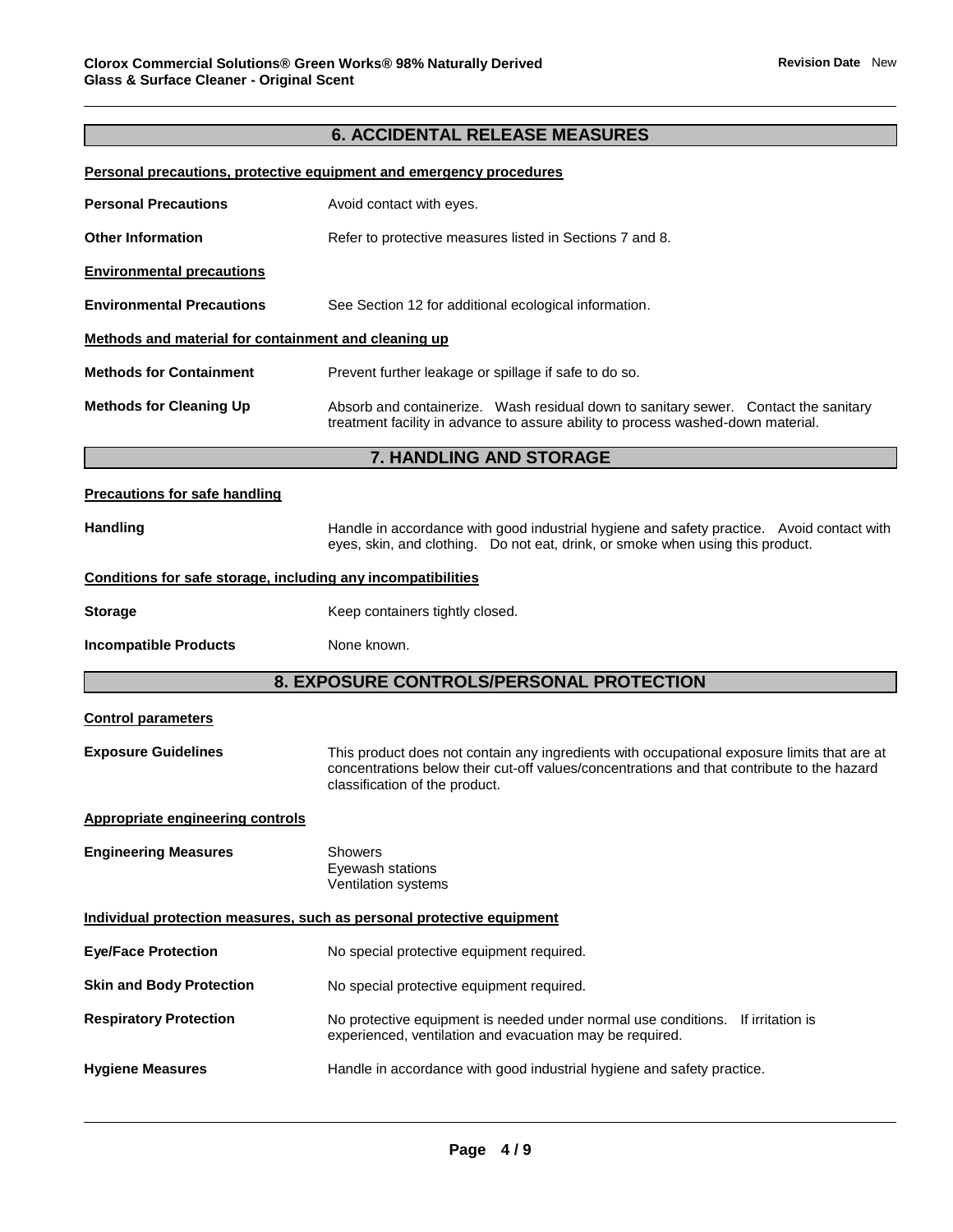### **9. PHYSICAL AND CHEMICAL PROPERTIES**

#### **Physical and Chemical Properties**

| <b>Physical State</b>                                   | Thin liquid       |                       |              |
|---------------------------------------------------------|-------------------|-----------------------|--------------|
| Appearance                                              | Clear             | Odor                  | Fresh lemon  |
| Color                                                   | Colorless         | <b>Odor Threshold</b> | No informati |
| <b>Property</b>                                         | <b>Values</b>     | <b>Remarks/Method</b> |              |
| рH                                                      | $10 - 11$         | None known            |              |
| <b>Melting/freezing point</b>                           | No data available | None known            |              |
| Boiling point / boiling range                           | No data available | None known            |              |
| <b>Flash Point</b>                                      | No data available | None known            |              |
| <b>Evaporation rate</b>                                 | No data available | None known            |              |
| Flammability (solid, gas)                               | No data available | None known            |              |
| <b>Flammability Limits in Air</b>                       |                   |                       |              |
| <b>Upper flammability limit</b>                         | No data available | None known            |              |
| Lower flammability limit                                | No data available | None known            |              |
| Vapor pressure                                          | No data available | None known            |              |
| Vapor density                                           | No data available | None known            |              |
| <b>Specific Gravity</b>                                 | $-1.0$            | None known            |              |
| <b>Water Solubility</b>                                 | Complete          | None known            |              |
| Solubility in other solvents                            | No data available | None known            |              |
| Partition coefficient: n-octanol/waterNo data available |                   | None known            |              |
| <b>Autoignition temperature</b>                         | No data available | None known            |              |
| <b>Decomposition temperature</b>                        | No data available | None known            |              |
| <b>Kinematic viscosity</b>                              | No data available | None known            |              |
| <b>Dynamic viscosity</b>                                | No data available | None known            |              |
| <b>Explosive Properties</b>                             | Not explosive     |                       |              |
| <b>Oxidizing Properties</b>                             | No data available |                       |              |
| <b>Other Information</b>                                |                   |                       |              |
|                                                         |                   |                       |              |

**Softening Point No data available VOC Content (%)** No data available **Particle Size Distribution** No data available

**Particle Size** No data available

### **Remarks/ Method**

**Odor Threshold No information available** 

### **10. STABILITY AND REACTIVITY**

#### **Reactivity**

No data available.

#### **Chemical stability**

Stable under recommended storage conditions.

**Possibility of Hazardous Reactions** None known.

#### **Conditions to avoid** None known.

#### **Incompatible materials** None known.

#### **Hazardous Decomposition Products**

None known.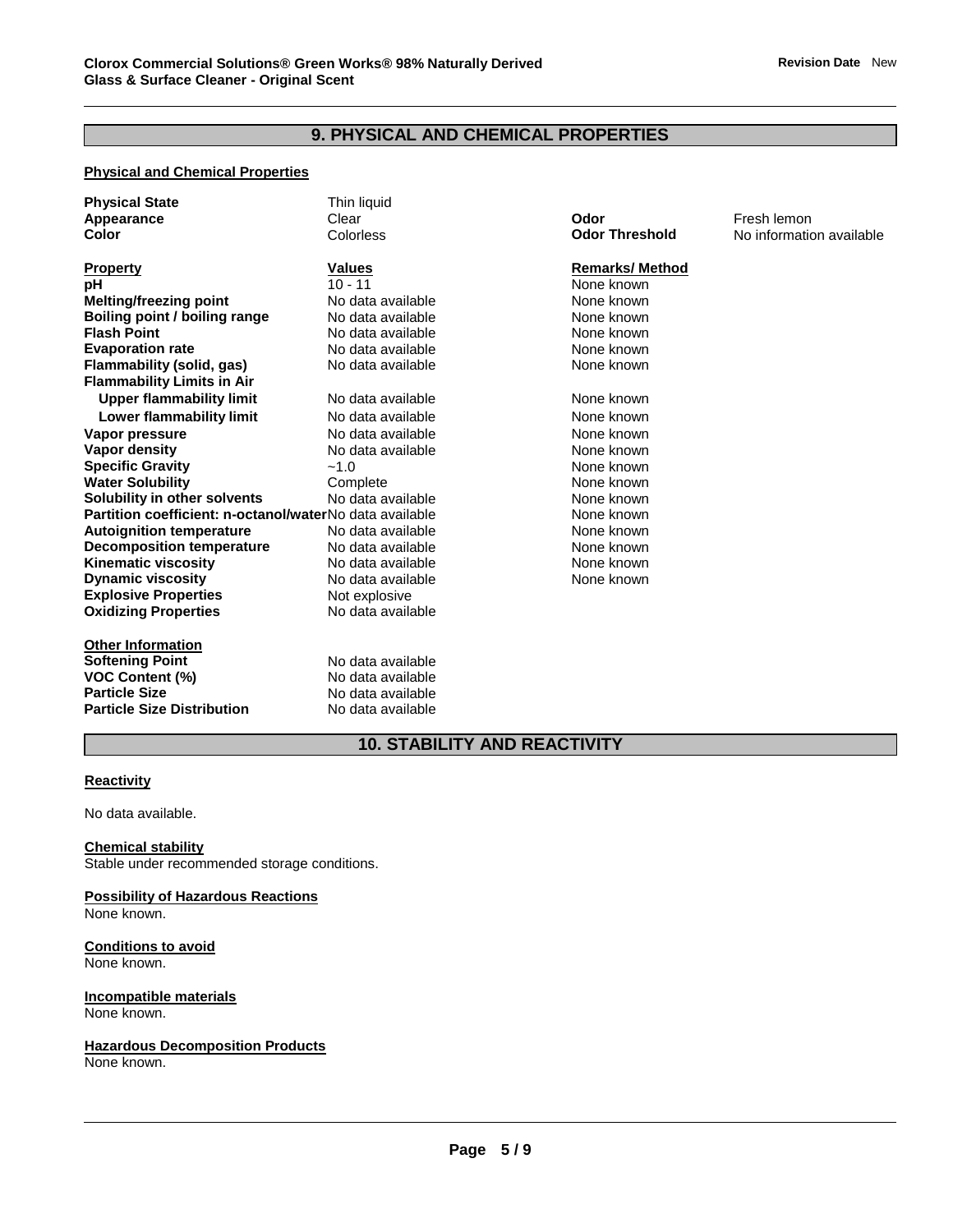### **11. TOXICOLOGICAL INFORMATION**

#### **Information on likely routes of exposure**

| <b>Product Information</b>           |                                                                                                                                                                                                         |
|--------------------------------------|---------------------------------------------------------------------------------------------------------------------------------------------------------------------------------------------------------|
| <b>Inhalation</b>                    | Exposure to vapor or mist may irritate respiratory tract.                                                                                                                                               |
| <b>Eye Contact</b>                   | May cause slight irritation.                                                                                                                                                                            |
| <b>Skin Contact</b>                  | May cause slight irritation.                                                                                                                                                                            |
| Ingestion                            | Ingestion of liquid may cause slight irritation to mucous membranes and gastrointestinal<br>tract.                                                                                                      |
| Information on toxicological effects |                                                                                                                                                                                                         |
| <b>Symptoms</b>                      | May cause slight redness and tearing of eyes.                                                                                                                                                           |
|                                      | Delayed and immediate effects as well as chronic effects from short and long-term exposure                                                                                                              |
| <b>Sensitization</b>                 | No information available.                                                                                                                                                                               |
| <b>Mutagenic Effects</b>             | No information available.                                                                                                                                                                               |
| Carcinogenicity                      | The table below indicates whether each agency has listed any ingredient as a carcinogen.<br>Ethanol has been shown to be carcinogenic in long-term studies only when consumed as<br>alcoholic beverage. |

| ' Name<br>Chemical              | <b>ACGIH</b> | <b>IARC</b> | <b>NTP</b><br>. | <b>OCUA</b> |
|---------------------------------|--------------|-------------|-----------------|-------------|
| Ethanol<br>$\rightarrow$<br>64- | ่∩∪          | Group       | Known           |             |

*ACGIH (American Conference of Governmental Industrial Hygienists) A3 - Animal Carcinogen IARC (International Agency for Research on Cancer) Group 1 - Carcinogenic to Humans NTP (National Toxicology Program) Known - Known Carcinogen OSHA (Occupational Safety and Health Administration of the US Department of Labor) X - Present*  **Reproductive Toxicity No information available.** 

**STOT - single exposure** No information available.

**STOT - repeated exposure** No information available. **Chronic Toxicity** Contains a known or suspected carcinogen. Ethanol has been shown to be carcinogenic in long-term studies only when consumed as alcoholic beverage. Contains a known or suspected reproductive toxin. Ethanol has been shown to be a reproductive toxin only when consumed as an alcoholic beverage. May cause adverse effects on the bone marrow and blood-forming system. May cause adverse liver effects. Repeated abuse can have long-term health effects. **Target Organ Effects** Eyes, blood, central nervous system (CNS), liver, reproductive system, respiratory system.

**Aspiration Hazard Not an aspiration hazard.** 

#### **Numerical measures of toxicity - Product Information**

**The following values are calculated based on chapter 3.1 of the GHS document** No information available.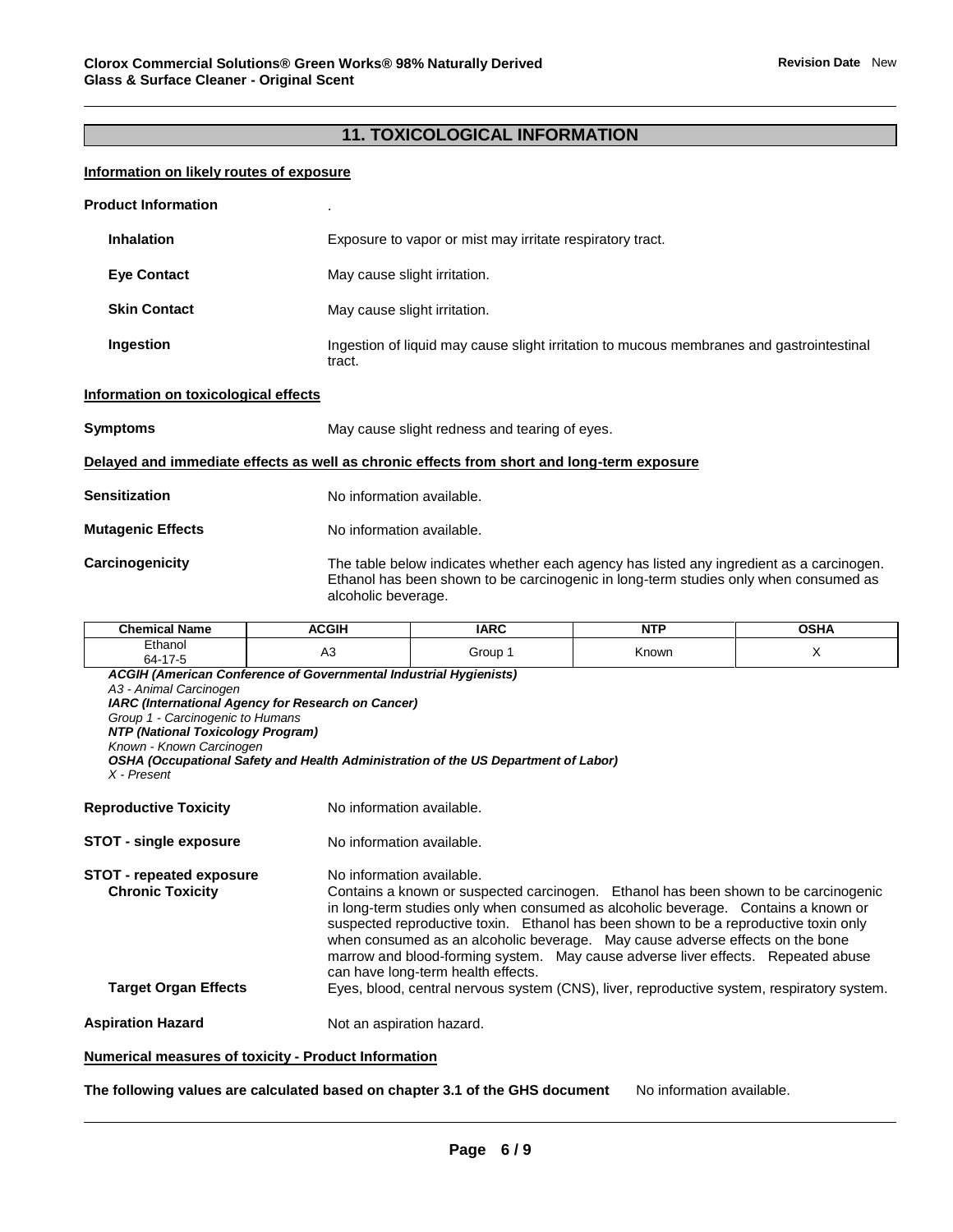### **12. ECOLOGICAL INFORMATION**

#### **Ecotoxicity**

The environmental impact of this product has not been fully investigated.

| <b>Chemical Name</b> | <b>Toxicity to Algae</b> | <b>Toxicity to Fish</b>                                                                                                                                                                           | <b>Toxicity to</b><br><b>Microorganisms</b>             | Daphnia Magna (Water<br>Flea)                                                                                                              |
|----------------------|--------------------------|---------------------------------------------------------------------------------------------------------------------------------------------------------------------------------------------------|---------------------------------------------------------|--------------------------------------------------------------------------------------------------------------------------------------------|
| Ethanol<br>64-17-5   |                          | LC50: 12.0 - 16.0 mL/L (96 h<br>static) Oncorhynchus mykiss<br>LC50: 13400 - 15100 mg/L<br>(96 h flow-through)<br>Pimephales promelas<br>$LC50:$ > 100 mg/L (96 h)<br>static) Pimephales promelas | $EC50 = 34634$ mg/L 30 min<br>$EC50 = 35470$ mg/L 5 min | LC50: 9268 - 14221 mg/L<br>(48 h) Daphnia magna<br>EC50: 10800 mg/L (24 h)<br>Daphnia magna<br>EC50: 2 mg/L (48 h Static)<br>Daphnia magna |

#### **Persistence and Degradability**

No information available.

#### **Bioaccumulation**

| <b>Chamis</b>                              | . Pow               |
|--------------------------------------------|---------------------|
| .                                          | 0C                  |
| Name                                       | --                  |
| ∟thanol<br>$\overline{\phantom{a}}$<br>nд- | റ ാറ<br>--<br>∙∪.J∠ |

#### **Other adverse effects**

No information available.

### **13. DISPOSAL CONSIDERATIONS**

#### **Disposal methods**

Dispose of in accordance with all applicable federal, state, and local regulations.

### **Contaminated Packaging**

Do not reuse empty containers. Dispose of in accordance with all applicable federal, state, and local regulations.

### **14. TRANSPORT INFORMATION**

| Not regulated. |
|----------------|
| Not regulated. |
| Not regulated. |
| Not regulated  |
| Not regulated  |
|                |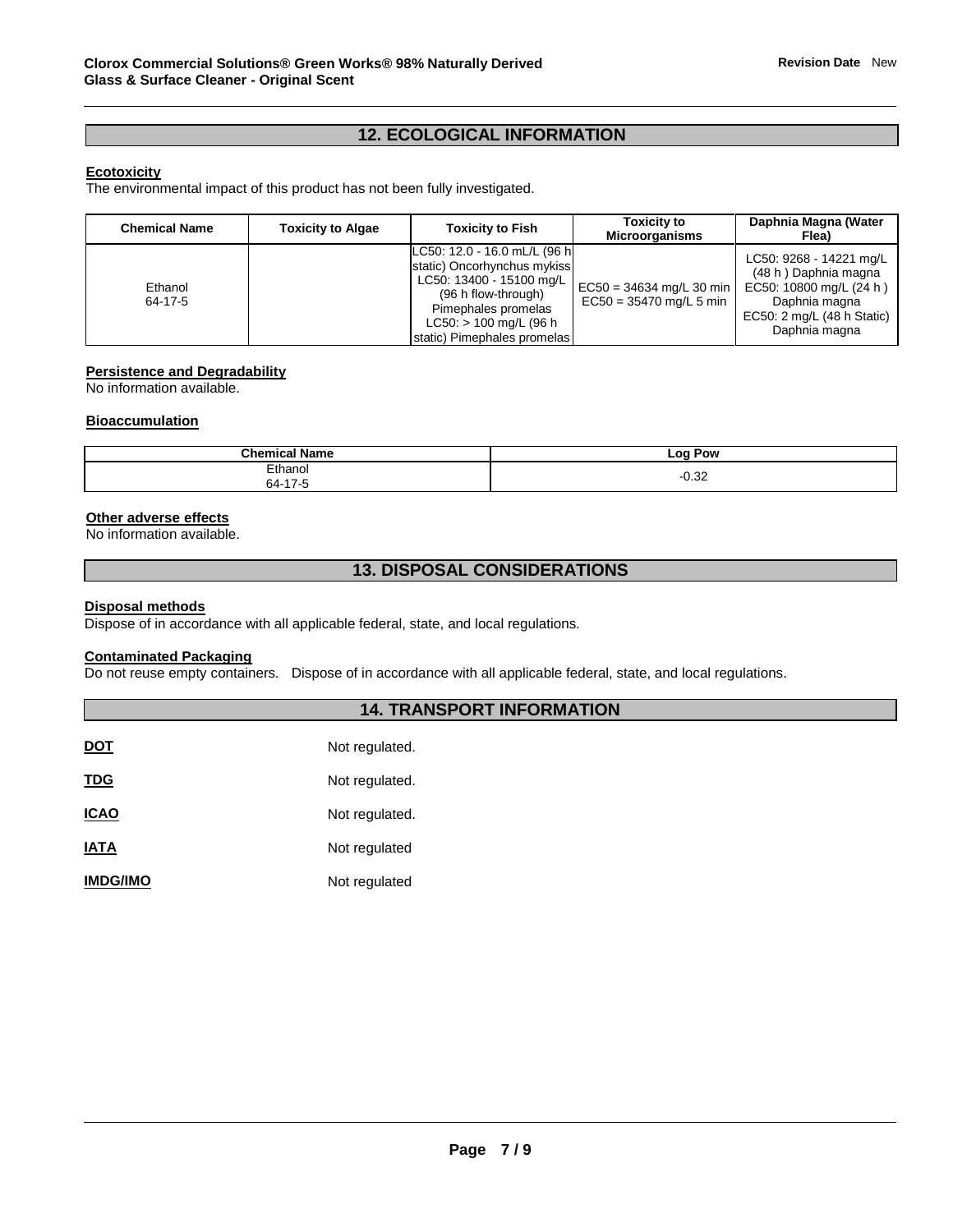### **15. REGULATORY INFORMATION**

#### **Chemical Inventories**

**TSCA** All components of this product are either on the TSCA 8(b) Inventory or otherwise exempt

from listing. **DSL/NDSL All components are on the DSL or NDSL.** 

**TSCA** - United States Toxic Substances Control Act Section 8(b) Inventory **DSL/NDSL** - Canadian Domestic Substances List/Non-Domestic Substances List

### **U.S. Federal Regulations**

#### **SARA 313**

Section 313 of Title III of the Superfund Amendments and Reauthorization Act of 1986 (SARA). This product does not contain any chemicals which are subject to the reporting requirements of the Act and Title 40 of the Code of Federal Regulations, Part 372.

|  |  | <b>SARA 311/312 Hazard Categories</b> |
|--|--|---------------------------------------|
|--|--|---------------------------------------|

| Acute Health Hazard               | N٥ |
|-----------------------------------|----|
| Chronic Health Hazard             | N٥ |
| Fire Hazard                       | N٥ |
| Sudden Release of Pressure Hazard | N٥ |
| Reactive Hazard                   | N٥ |

#### **CWA (Clean Water Act)**

This product does not contain any substances regulated as pollutants pursuant to the Clean Water Act (40 CFR 122.21 and 40 CFR 122.42).

#### **CERCLA**

This material, as supplied, does not contain any substances regulated as hazardous substances under the Comprehensive Environmental Response Compensation and Liability Act (CERCLA) (40 CFR 302) or the Superfund Amendments and Reauthorization Act (SARA) (40 CFR 355). There may be specific reporting requirements at the local, regional, or state level pertaining to releases of this material.

#### **US State Regulations**

#### **California Proposition 65**

This product contains the following Proposition 65 chemicals. Ethyl alcohol is only a considered a Proposition 65 developmental hazard when it is ingested as an alcoholic beverage.

| <b>Chemical Name</b> | Proposition 65<br>Califori<br><br>nıa |
|----------------------|---------------------------------------|
| Ethanol<br>$64-17$   | Developmental                         |

#### **U.S. State Right-to-Know Regulations**

| <b>Chemical Name</b> | New<br>. Jersev | <b>Massachusetts</b> | Pennsvlvania | <b>Rhode Island</b> | <b>Illinois</b> |
|----------------------|-----------------|----------------------|--------------|---------------------|-----------------|
| Ethanol              |                 |                      |              |                     |                 |
| า4-                  |                 |                      |              |                     |                 |

#### **International Regulations**

**Canada WHMIS Hazard Class** Not controlled.